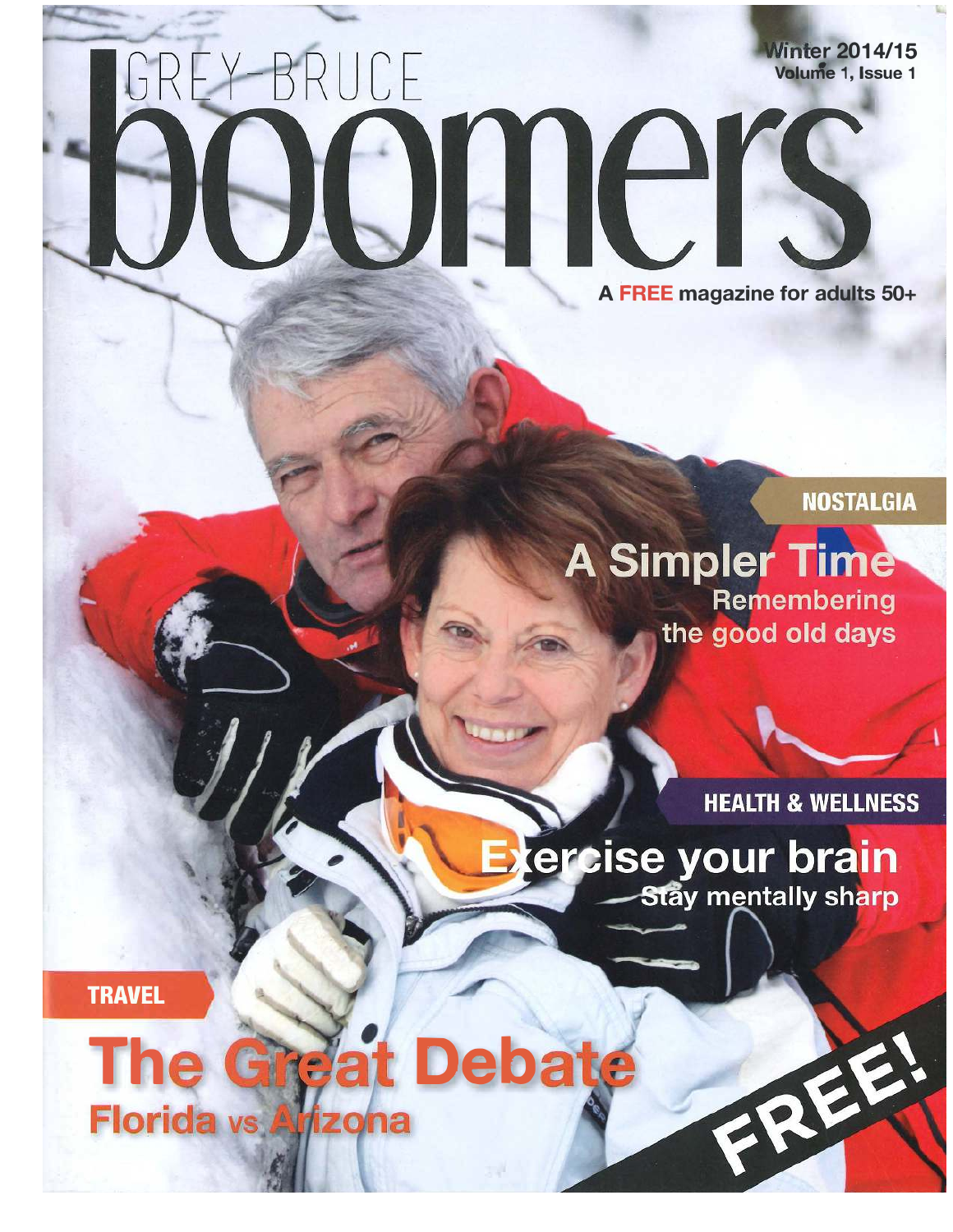## **It's never too late!**

**LEARN TO PLAY MUSIC IN YOUR RETIREMENT BY RICHARD POPIEZ** 

What a concept  $-$  retirement and learning to play an instrument.

"Yep, I always wanted to do this. Yep, I'm finally going to get around to doing this. Yes sir, the time is here and nothing's going to stop me now. The Golden Gate of opportunity has opened and I have all the time in the world. I am going to learn an instrument, come something or high water. Here we go, and, yes, I am finally ready to take the plunge."

Hold it, the brakes just went on! All those crazy reasons we couldn't do it years ago are starting to make their appearance again. Yes, you always wanted to be a rock star, that person sitting in someone's kitchen playing the fiddle, the one on stage performing on a grand piano, the harmonica player in the bar that everyone was cheering, or the busker who, right in the middle of the mall, took out a cello and stopped everyone in their tracks by playing Guns 'N Roses songs.

Are you one of the people who always wanted to learn to play an



instrument, but just didn't have the time? We always seem to be full of reasons why we cannot do something. "I've always wanted to learn but I'm too old now," "I never had the time when I was younger," "I wish I'd done this at a younger age," or "It's too hard to learn when you get to my age," are some of the excuses that have followed us for years.

My grandfather, with the encouragement of my blessed grandmother, decided in his early-80s that he was going to learn to play the

organ. Not the little toy one but the full-blown, 'this has knobs, buttons and levers, and two rows of black and white keys, and everything else under the sun rolled up into one large piece of furniture' sized organ. As if that wasn't enough of a challenge, he wanted to learn how to read music as well. All this from someone who never learned as a child but thought, "Someday I will do this."

All his life, he loved listening to music and just never found the opportunity (or the time) to take lessons. "Good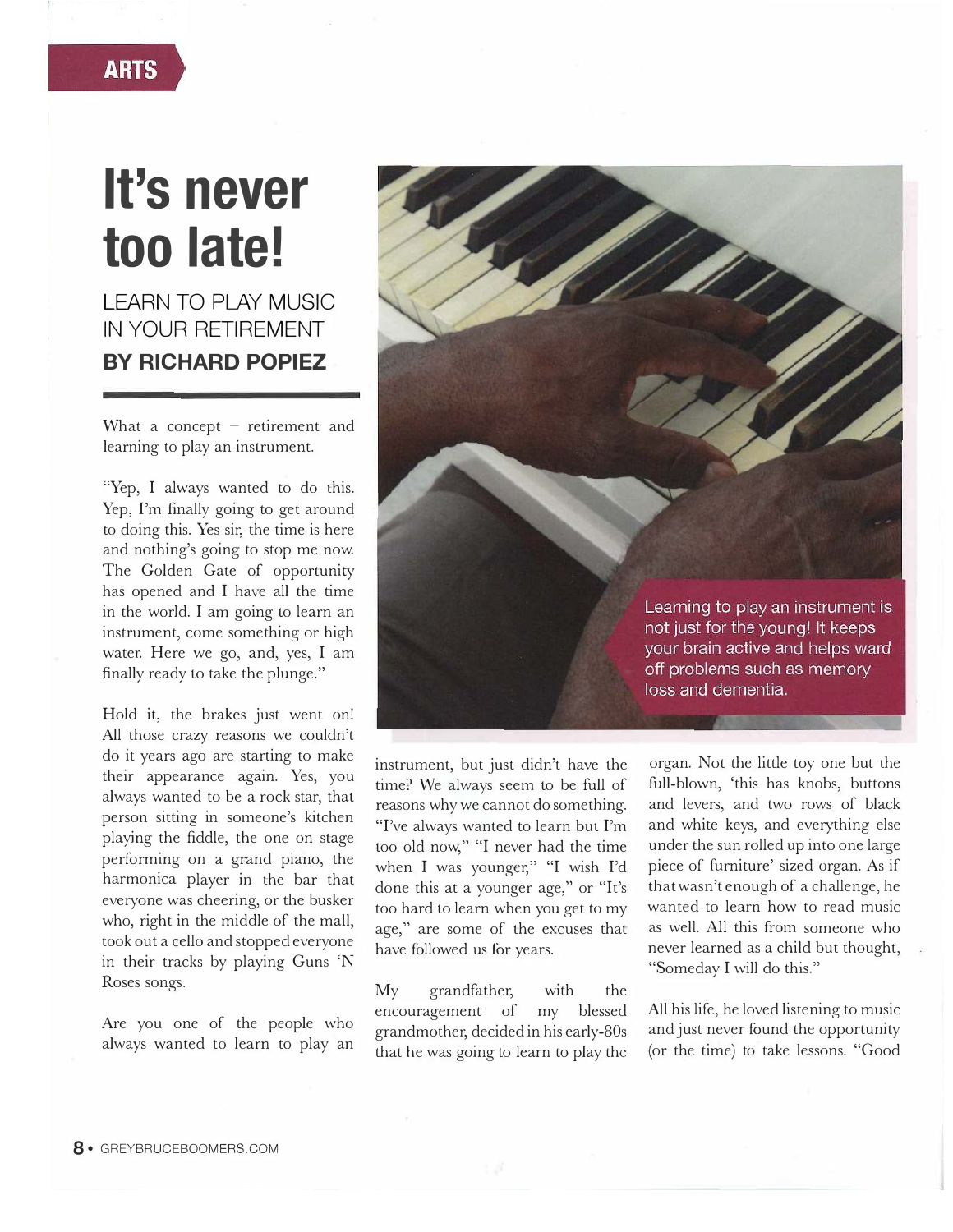## *by Richard Popiez*

for him," I thought. "Way to go Grandpa!" Not only did he finally learn to play the organ, he also learned to read music. Along with playing, he taught himself to save the songs he played by recording himself on his computerized organ. He eventually joined an organ group for seniors, which met once a month and performed small concerts together in a school auditorium for the public. Now how cool is that?

So why do we hesitate to fulfil some of our dreams? Learning to play an instrument is not just for the young but also for the young at heart. Sure, kids are like sponges and they can retain vast amounts of information. They learn quickly, have very nimble joints and all seem to be like little Mozarts in no time at all. On the other hand, the rest of us are wannabes and that's OK too!

For those of us who are older and past the

age of 14 (OK, maybe 50ish), we have a lot going for us. As mature and experienced adults, we can decide on our own that we really want to do this, and that commitment and determination, not to mention more free time since the kids have grown and gone, can make us work harder. One of the best parts is that learning to play an instrument, whether a four-string ukulele, 12-string acoustic guitar or 66-key piano, can be very beneficial as we get older  $-$  as an accomplishment, for socializing and to help boost brain power. As we age, stimulating the brain with such things as crosswords, learning a new language, problem solving or anything that keeps our brains active helps ward off problem like memory loss and dementia. Plus, playing music is fun and very rewarding. Just as it is in children, learning something new is always a positive thing and being positive keeps us happy, which has been proven to prolong life and contribute to keeping the body and mind healthy as well.

So, how do you approach this and where do you go? Well, let's pick an instrument. Maybe there's something you've always wanted to play like a trumpet, saxophone, piano, guitar or violin. Oh, and let's not forget the drums and other related instruments like congas, bongos, djembes

 $(iem-bay)$  or cajons (ka-hon). If you aren't sure where to start, the ukulele is a good first pick. It is light, portable, easy to play and lots of fun. Violin or fiddle (same instrument, just depends on the style of music you are playing) is a bit more challenging but don't let that stop you. And that goes for wind instruments, drums or keyboards too. Everything has its own level of difficulty, but there are always ways in which you can learn.

**Have you always wanted to learn an instrument and play music? Well, what's stopping you? Why not start now? Forget the excuses you've used for the last two or three decades. Take the plunge and you will never regret it.** 

> Once you've decided on an instrument, it's time to do some shopping. The Internet is full of musical instruments for sale, but alas, it's always 'buyer-beware.' Department stores sell musical instruments and their prices can be reasonable but the quality can be an issue. Most places like these are selling only, so they often don't have experienced staff to answer questions, and the instruments are not usually set up properly. Seek help from someone you trust who knows what to look for. A store that specializes in music and musical instruments is always your best bet. They have experienced staff who know how to guide you to your first instrument that is right for you.

> Next, you'll need lessons. You might choose private lessons by a qualified teacher. Lessons can be offered one-onone or sometimes in small or large group sessions. Each has its own benefits, so think about which option works best for you. For those who are shy or immobile, a few teachers will do house calls, but you will have to ask. If you are not quite ready for the classroom scenario, there are many teaching aids out there ready for you to take advantage of. If you have Internet access, YouTube is a great resource for free online sessions. Check some out and see if any appeal to you or ask your local music store